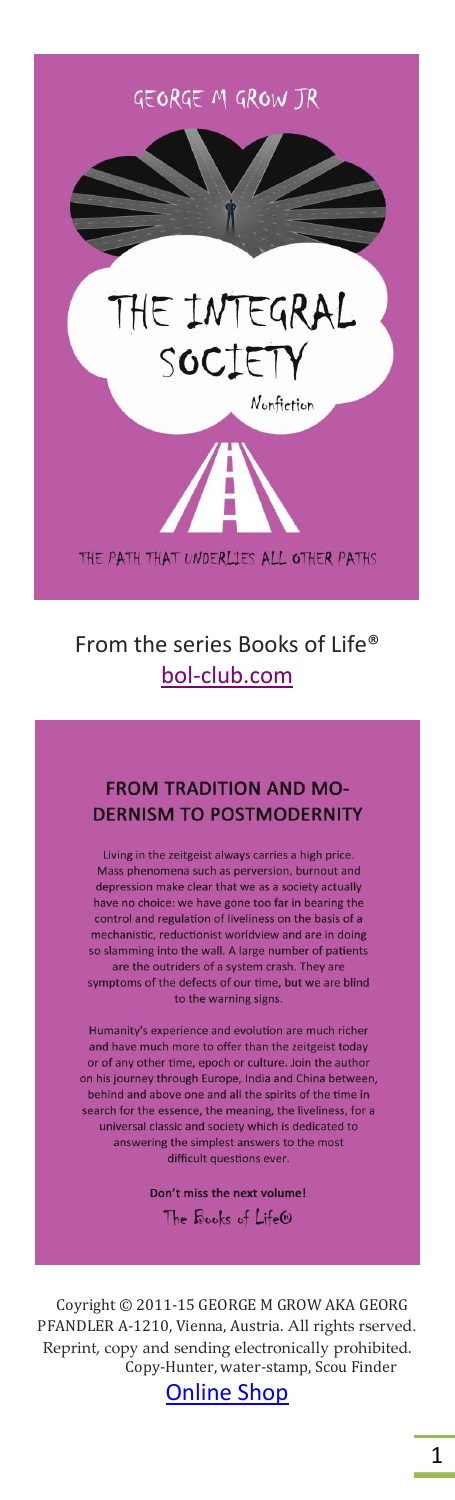## Reading sample, page 11

# The historical development of reason in three stages

At this point we would like to look into why the giants [Traditionalism] in our parable loom so large. It is based on the fact that the sum of Western intellectual culture up to the Modernist era arose from a belief in the power of reason. Correspondingly, the philosopher and mathematician Alfred North Whitehead (1861-1947) found that all of Western intellectual history [up to Modernism] was simply a footnote to Plato.

Traditionalism, which Modernism rebels against, is faith in human reason, which reached its apex during the Enlightenment, meaning: the European Age of Enlightenment was born out of the notion that reason itself was capable of bringing the truth to light. Reason was to overcome dogmatic repression and the belief in the authority of the Christian religion while bringing freedom and prosperity to all.

The German philosopher, enlightened mystic and theologian Nikolaus of Cusa (1401-1464) stressed that reason [= thought directed at the totality of things] is a uniquely human capacity that develops its power through learning. Literally:

"A human being is to an ani-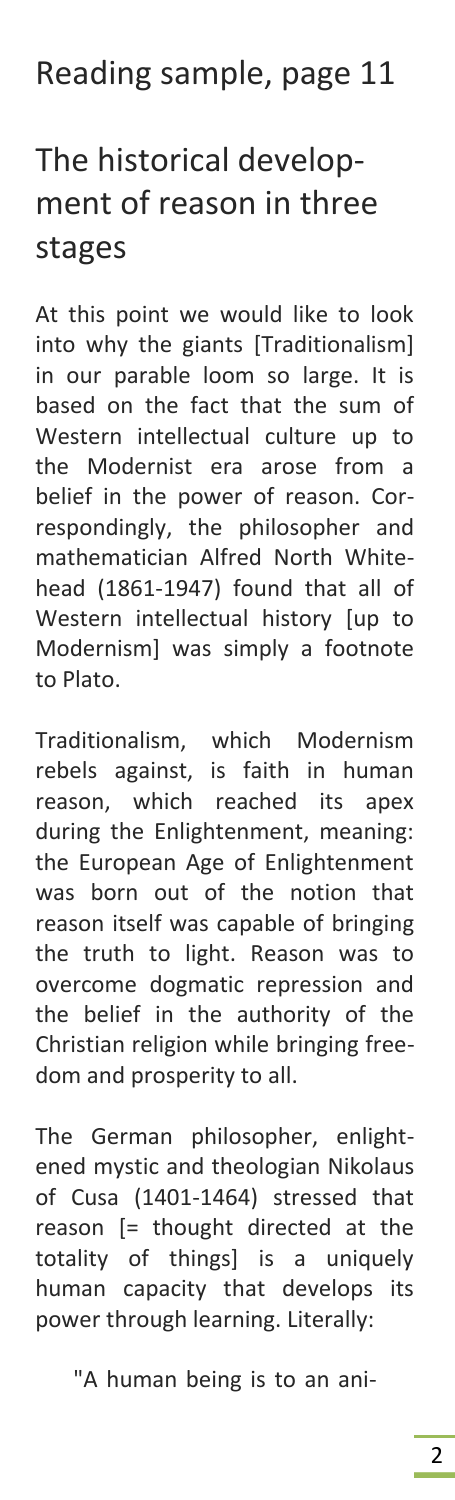mal what educated humans are to uneducated ones. Educated humans see the letters of the alphabet (litteras alphabeti) just as the uneducated. But the educated form syllables (syllabas) through various combinations of letters, and from these words and sentences. This is impossible for the uneducated, as they lack the capacity that the educated have gained through training of their reason (ab exercitato intellectu). A human being may then combine or separate the images of nature (species naturales) through the power of reason and use them to create motions and signs of reason and art. This is what elevates humans above animals and the educated above the uneducated, because the former have at their disposal a trained and educated sense of reason (exercitatum et reformatum intellectum)."

300 years after Cusa, the coming of the Industrial Revolution, the failure of Napoleon and social issues all came to cast doubt on human reason. And with regard to the terrors of the  $20<sup>th</sup>$  century (imperialism, the Holocaust, Vietnam, Korea), which can all be seen in connection with industrialization, members of the Frankfurt School began developing a critique of rationality. This criticizes the method of modern science and its credulity towards facts, which is determined by Positivism. Reason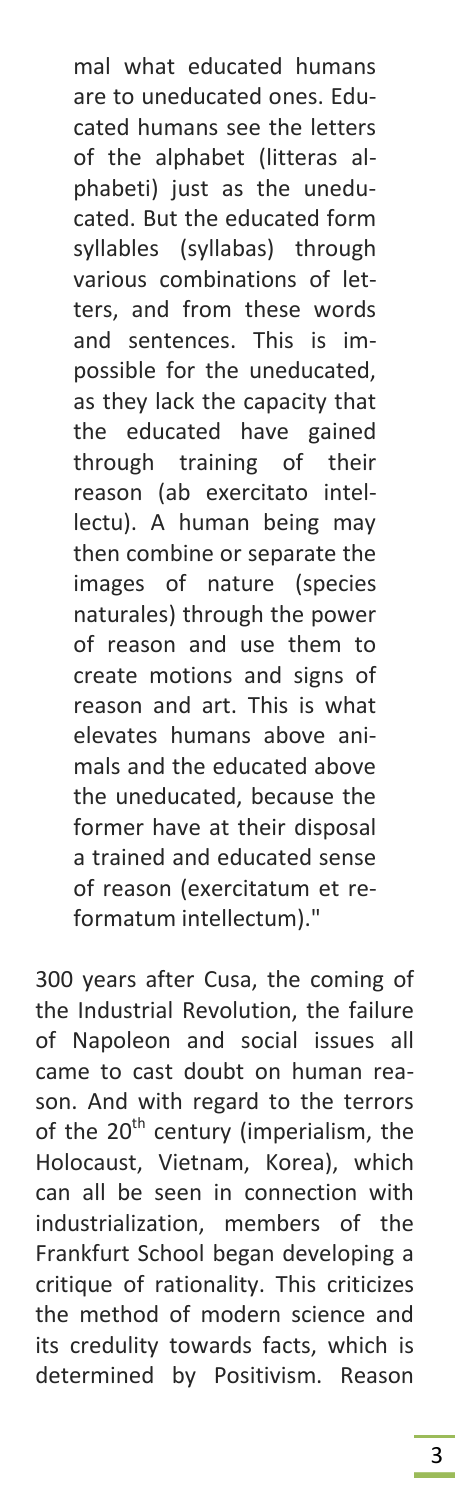has grown into an instrument of repressing individuals and has almost totally stifled reason's "power of selfliberation". In other words: If the tradition of post-Platonic thought was centered on the concept of reason [phase 1], Modernism turns away from it [phase 2] and Postmodernism finds its way back to that point, but with a critical attitude [phase 3].

> Traditionalism – belief in human reason

Modernism – Loss of faith in reason

Postmodernism – Dialectic of Traditionalism and Modernism

### End of the reading sample

The Integral Society also in Spanish and German Discover 8 Books of Life<sup>®</sup> more Probably one of the best books ever written

[Online Shop](https://georgegrow.com/online-shop-libreria-bestellung/)

Preview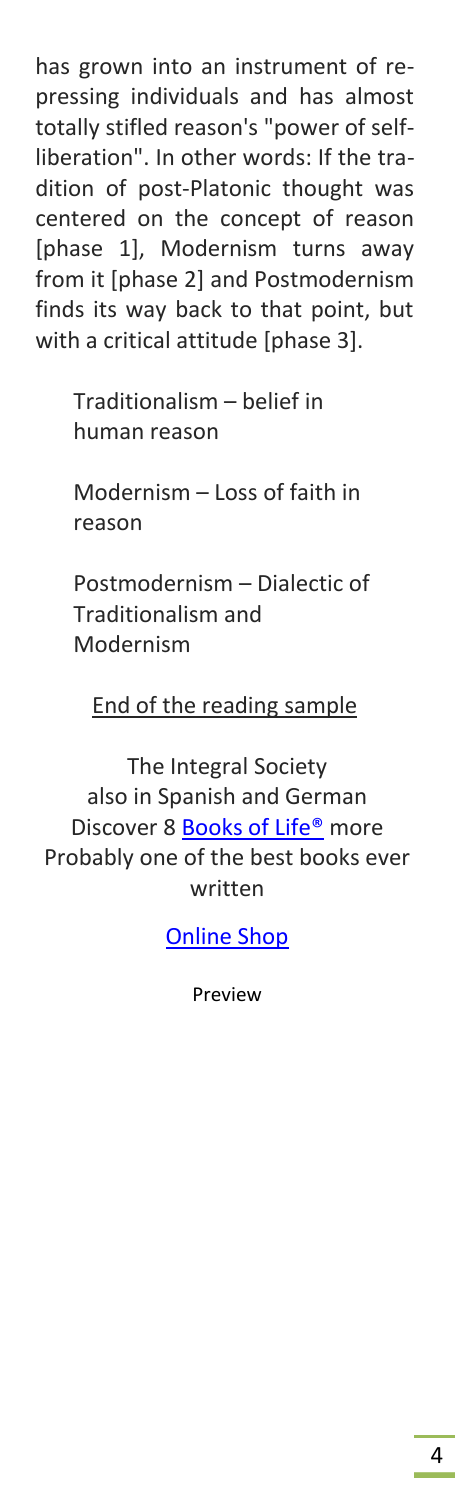

#### **AN ANSWER TO SAMUEL BECKETT'S RENOWNED PLAY WAITING FOR GODOT**

The world is still in ruins. Even Manhattan's Central Park has not been spared the devastating consequences of a global society in which every one is waiting on the next person for nothing to happen, and offers shelter and the opportunity to leave the old world behind and to enter a new one to the derelicts Chad and Babir as well. What the one cannot manage, the other one succeeds in such large<br>and firm steps that he, in a sense, doesn't find the path, not the road and not the street, but the highway to Urtopia, where he's expected by a society which makes a king out of beggars like him.

The pain is fresh, we still can learn why the New York City Council funds courses in which beggars are retrained as figureheads of a new era.

> Don't miss the next volume! The Books of Life®

### [Online Shop](https://georgegrow.com/online-shop-libreria-bestellung/)

Preview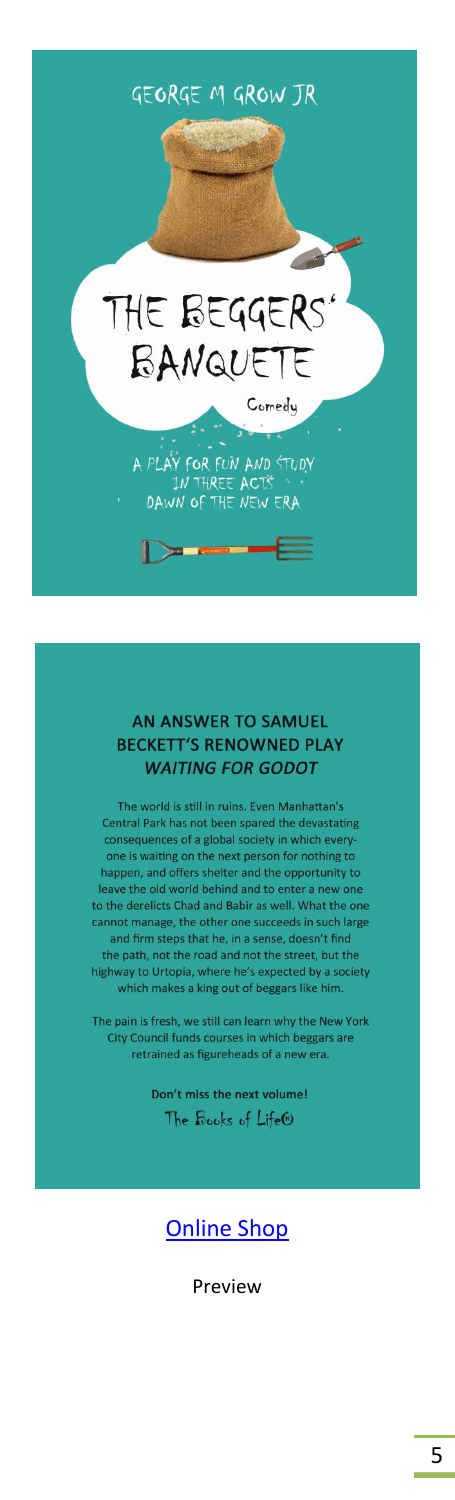### GEORGE M GROW TR



#### A TRIP TO THE GREEN AND **MAYBE BACK AGAIN**

For what seems like an eternity, the gates of Ashton Manor have remained sealed. But recently there have been stirrings of life. Who are the strange guests who have taken up residence in those dusty chambers?

A mysterious estate in the depths of the Scottish Highlands, steeped in history and literary heritage with nine colors, nine corridors, nine rooms, nine heirs of fate and nine days to secure the secret knowledge of spiritual technology and power for all of humankind.

Which of the nine heirs of fate - are major and minor luminaries of British literature - will win the competition for the deceased and take home the million-dollar prize? Where did the notary and the bus driver get off to, and what are with the ghostly figures lurking in the darkness, what of the disappearing guests and the occult legacy of a suspected murderer who was put in prison to keep him forever silent?

Join Edward Kay and the heirs of fate in his struggle to share his secret with the world!

> Don't miss the next volume! The Books of Life

[Online Shop](https://georgegrow.com/online-shop-libreria-bestellung/)

Discover 8 Books of Life<sup>®</sup> more Probably one of the best books ever written